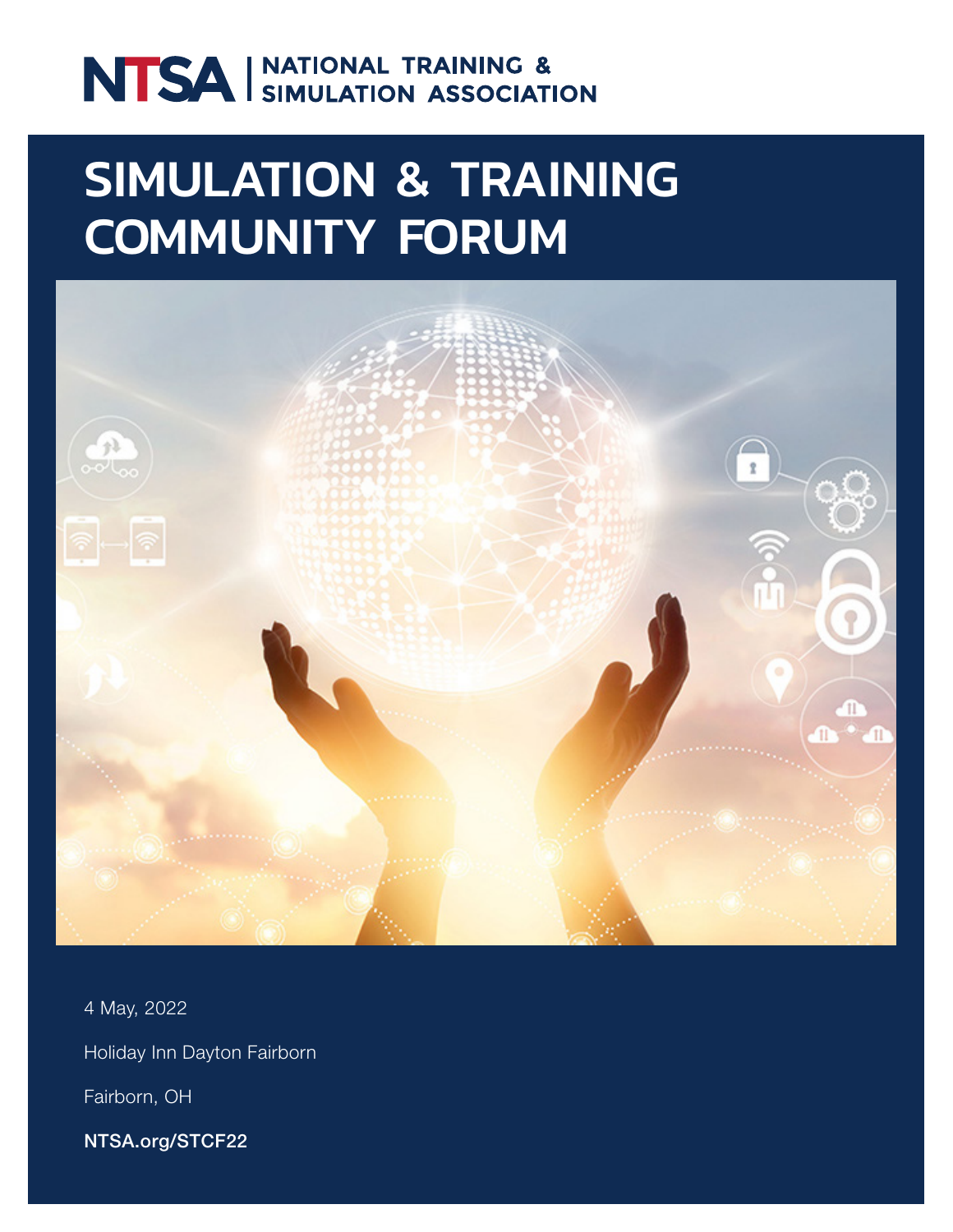## EVENT INFORMATION

| <b>WIFI</b>                                  | Connect to IHG Connect and then enter the password FBNPD                                                                                                                                                                                                                                                                          |
|----------------------------------------------|-----------------------------------------------------------------------------------------------------------------------------------------------------------------------------------------------------------------------------------------------------------------------------------------------------------------------------------|
| <b>SLIDO</b>                                 | We will be using Slido to submit questions.<br>Website: Slido.com<br>Code: STCF22                                                                                                                                                                                                                                                 |
| <b>DINING AREAS</b>                          | Indoor dining is located in the Kitty Hawk Ballroom and outdoor dining is located<br>in the Courtyard.                                                                                                                                                                                                                            |
| <b>SPEAKER</b><br><b>INFORMATION</b>         | Speaker biographies & presentations are located on the website: NTSA.org/STCF22                                                                                                                                                                                                                                                   |
| <b>SURVEY AND</b><br><b>PARTICIPANT LIST</b> | You will receive a survey and list of participants (name and organization) via email a few days<br>after the forum. Please complete the survey to make STCF even more successful in the future.                                                                                                                                   |
| <b>MASK POLICY</b>                           | Consistent to CDC quidelines, (as of April 25, 2022), masks are optional in areas of low<br>transmission for fully vaccinated or non-vaccinated individuals. Ohio transmission levels are low<br>and masks will be optional at STCF 2022 for all attendees to include fully vaccinated attendees<br>and non-vaccinated attendees. |

## THANK YOU TO OUR SPONSORS



### REGISTRATION SPONSOR

With 38 years of experience, ASI develops cutting-edge simulators for defense customers globally. We support the B-1B, T-38C, T-1A, A-10C, and Remote Instructor Station programs.



### BREAK SPONSOR

FSI Defense, a FlightSafety International company, provides full-flight simulators, advanced mission-training programs, virtual maintenance training, visual systems and displays enhancing pilot safety and ensuring proficiency.



### LANYARD AND RECEPTION SPONSOR

SimX brings virtual reality to medical simulation training. With its completely immersive environments, SimX is used to train military personnel, EMS professionals, physicians, nurses, and other allied health professionals in a variety of military, medical, and emergency scenarios. Furthermore, the platform allows medical teams to replace expensive manikins with a low-cost wireless VR headset and an incredibly flexible virtual patient.



### PROJECTOR SPONSOR

STCF projectors kindly provided by Treality SVS.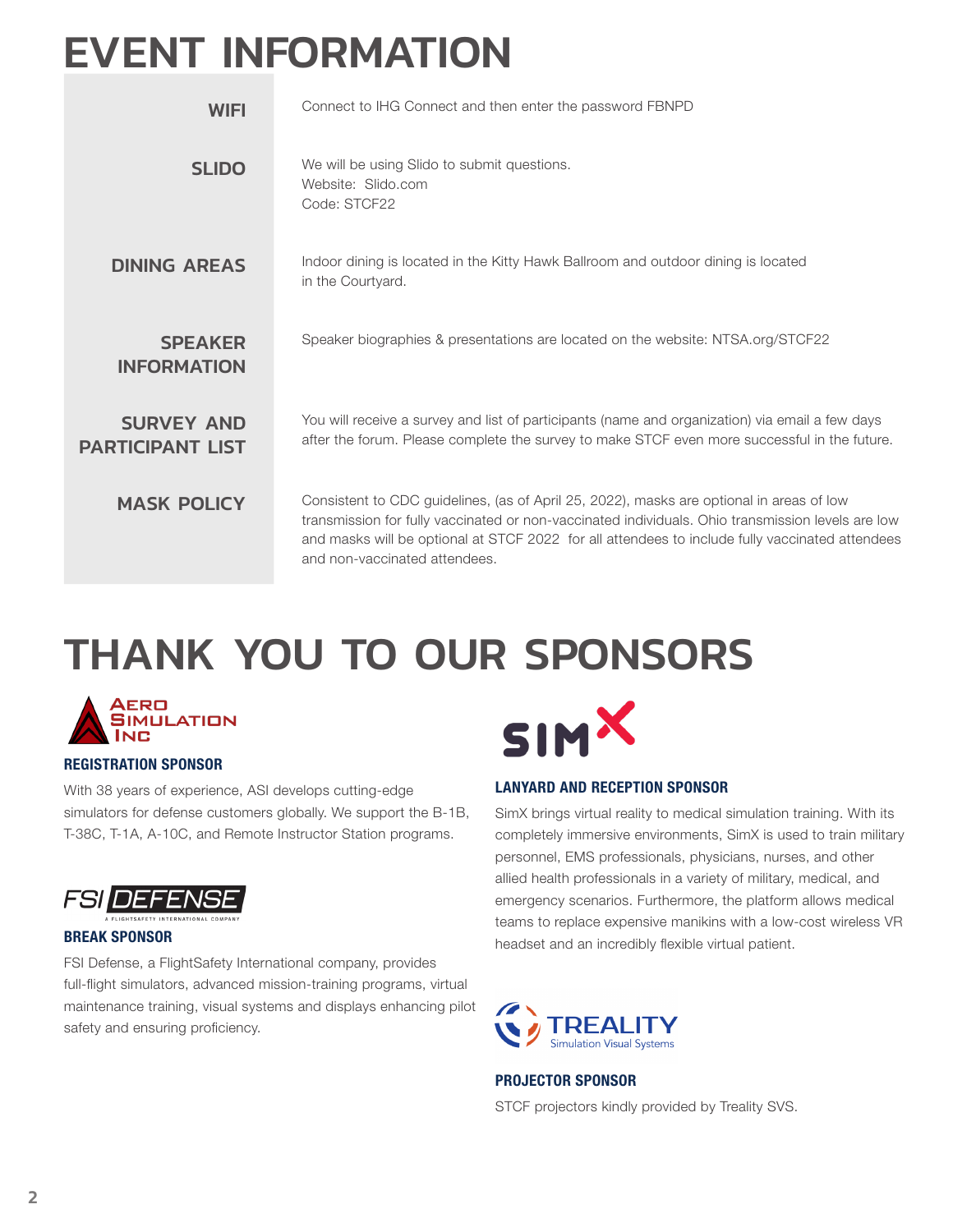## AGENDA

**NTS** 

## WEDNESDAY, MAY 4

0630 - 1700 REGISTRATION **Sponsored By** Sponsored By



- 0700 0800 CONTINENTAL BREAKFAST
- 0800 0805 INTRODUCTION AND REMARKS John Jannazo Vice President, Defense Programs, Aerospace Business Development Associates
- 0805 0810 WELCOME REMARKS RADM James Robb, USN (Ret) President, National Training & Simulation Association
- 0810 0825 AGILE COMBAT SUPPORT DIRECTORATE UPDATE Lea Kirkwood Program Executive Officer, Agile Combat Support
- 0825 0840 SIMULATORS DIVISION WELCOME Col John Kurian, USAF Senior Materiel Leader, Simulators Division

## 0840 - 0900 Q&A WITH MS. KIRKWOOD AND COL KURIAN

Lea Kirkwood Program Executive Officer, Agile Combat Support

Col John Kurian, USAF Senior Materiel Leader, Simulators Division

## 0900 - 0930 NETWORKING BREAK

BALLROOM FOYER

## 0930 - 1000 HAF A3T UPDATE

Maj Gen Albert Miller, USAF Director of Training & Readiness, HAF/A3T

Col Nicholas Yates, USAF Chief, OTI Division, HAF/A3T